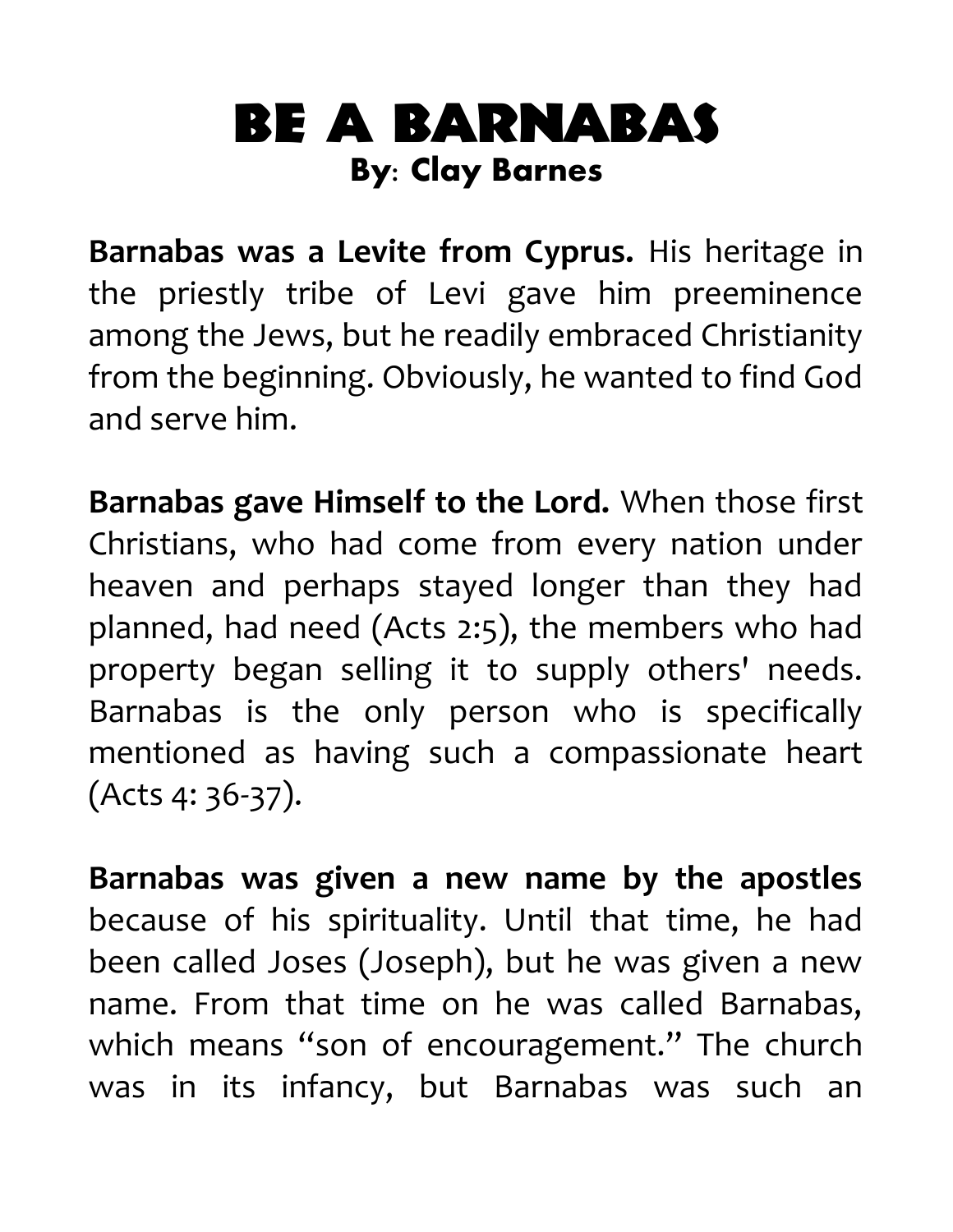encourager to others, he was given a new name.

**Barnabas was responsible for the flourishing of the church in Antioch.** When the church in Jerusalem learned of the establishment of the church in Antioch, they sent Barnabas, "The Encourager," to help. God described him as "a good man, full of the Holy Spirit and of faith." When he arrived "...a great many people were added to the Lord" (Acts 11:24)

**Barnabas was responsible for helping Saul of Tarsus (we know him as Paul) find his place in the kingdom to serve the Lord.** Those early Christians were afraid of Paul and were hesitant to accept him. "They were hearing only, 'He who formerly persecuted us now preaches the faith which he once tried to destroy"" (Gal. 1:22-23). It was "The Encourager" who came to rescue Paul. E went from Antioch to Paul, who had returned to his home city of Tarsus, and brought him to work with the church in Antioch (Acts 11: 26).

**Barnabas was responsible for Mark finding his place of service in the church.** Mark was his nephew and traveled with Paul and Barnabas on the first missionary journey. Paul was disappointed in what